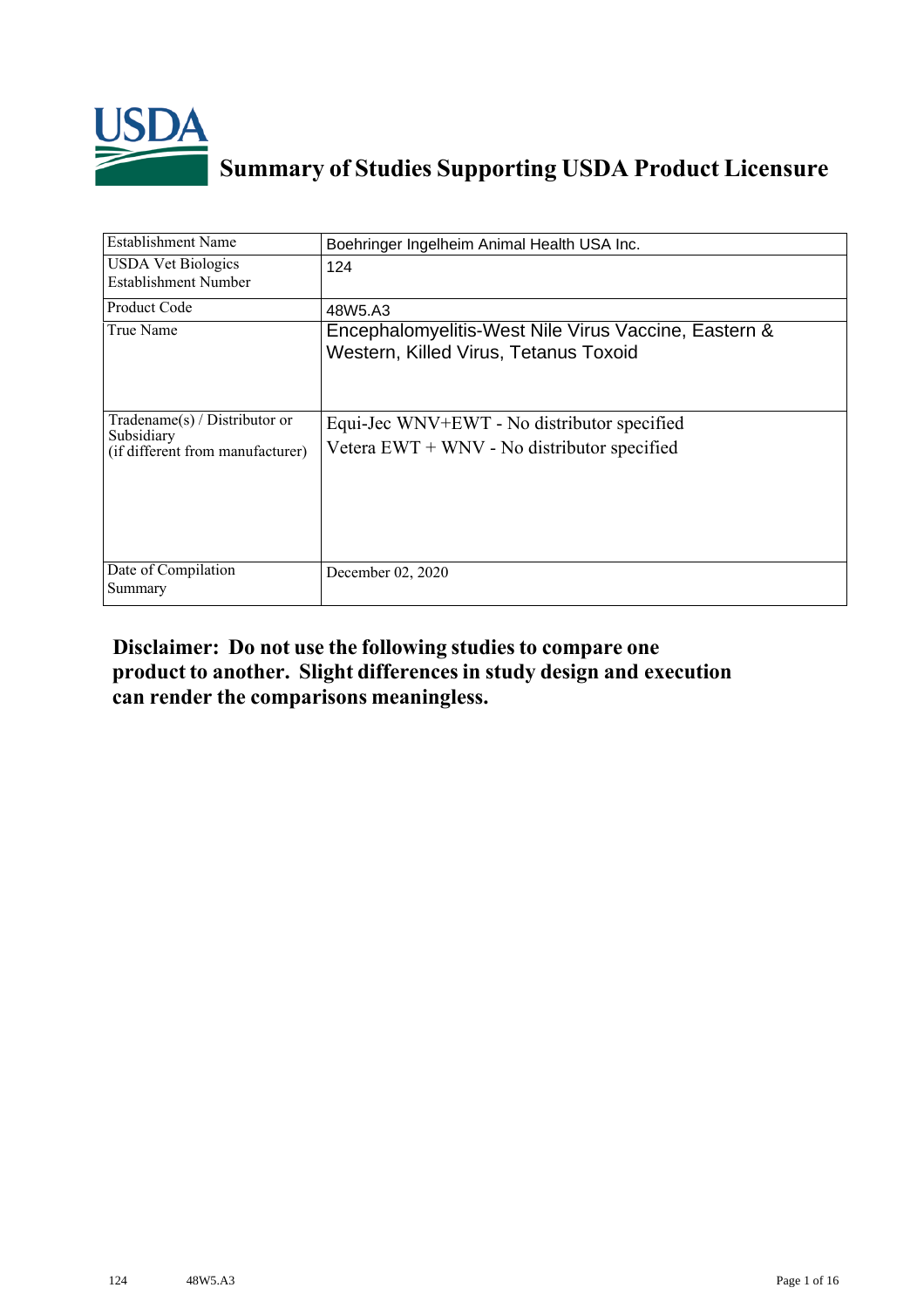| <b>Study Type</b>              | Efficacy                                                                                                                                                                                                                             |
|--------------------------------|--------------------------------------------------------------------------------------------------------------------------------------------------------------------------------------------------------------------------------------|
| <b>Pertaining to</b>           | Clostridium tetanus                                                                                                                                                                                                                  |
| <b>Study Purpose</b>           | Demonstration of efficacy against Clostridium tetanus                                                                                                                                                                                |
| <b>Product Administration</b>  | One dose, administered intramuscularly                                                                                                                                                                                               |
| <b>Study Animals</b>           | 10 guinea pigs (10 vaccinates)                                                                                                                                                                                                       |
| <b>Challenge Description</b>   | Not applicable                                                                                                                                                                                                                       |
| <b>Interval observed after</b> | Not applicable                                                                                                                                                                                                                       |
| challenge                      |                                                                                                                                                                                                                                      |
| <b>Results</b>                 | Vaccinate serum samples were collected and pooled, then tested<br>for antitoxin content by indirect Enzyme-Linked Immunosorbent<br>Assay.<br>A satisfactory value which met the requirements per 9 CFR<br>$113.114(c)$ was achieved. |
| <b>USDA Approval Date</b>      | April 18, 2008                                                                                                                                                                                                                       |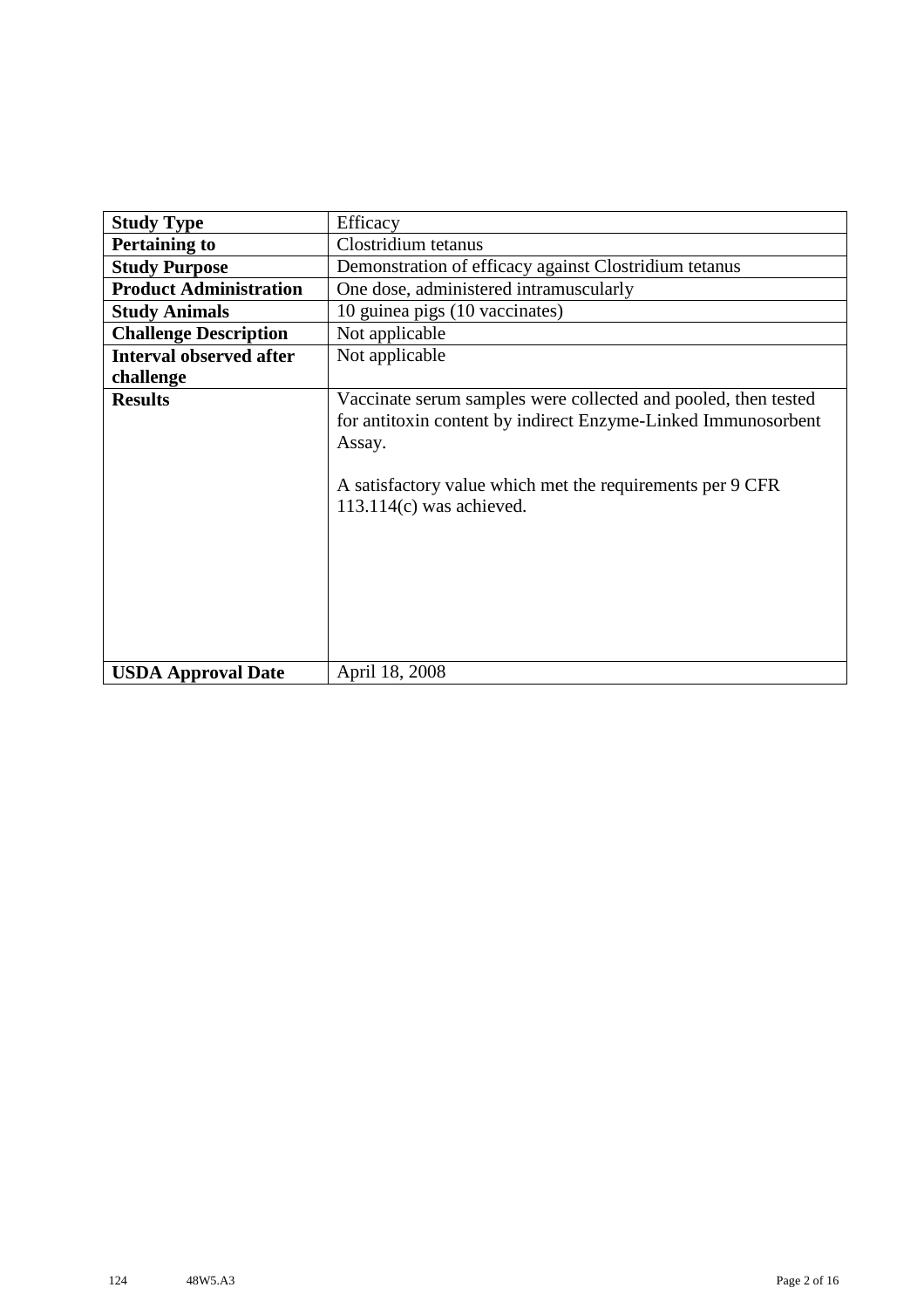| <b>Study Type</b>              | Efficacy                                                                                                                                                                                                                                                                            |
|--------------------------------|-------------------------------------------------------------------------------------------------------------------------------------------------------------------------------------------------------------------------------------------------------------------------------------|
| <b>Pertaining to</b>           | Eastern equine encephalomyelitis                                                                                                                                                                                                                                                    |
| <b>Study Purpose</b>           | Demonstration of efficacy against Eastern equine                                                                                                                                                                                                                                    |
|                                | encephalomyelitis                                                                                                                                                                                                                                                                   |
| <b>Product Administration</b>  | Two doses, administered intramuscularly, 14 to 21 days apart                                                                                                                                                                                                                        |
| <b>Study Animals</b>           | 12 guinea pigs (10 vaccinates, 2 controls)                                                                                                                                                                                                                                          |
| <b>Challenge Description</b>   | Not applicable                                                                                                                                                                                                                                                                      |
| <b>Interval observed after</b> | Not applicable                                                                                                                                                                                                                                                                      |
| challenge                      |                                                                                                                                                                                                                                                                                     |
| <b>Results</b>                 | Serum samples were tested by a plaque reduction, serum<br>neutralization test, 14 days after the second injection.<br>Vaccinates and controls were evaluated in terms of Eastern equine<br>encephalomyelitis per the criteria in 9 CFR 113.207(b) and the<br>requirements were met. |
| <b>USDA Approval Date</b>      | April 18, 2008                                                                                                                                                                                                                                                                      |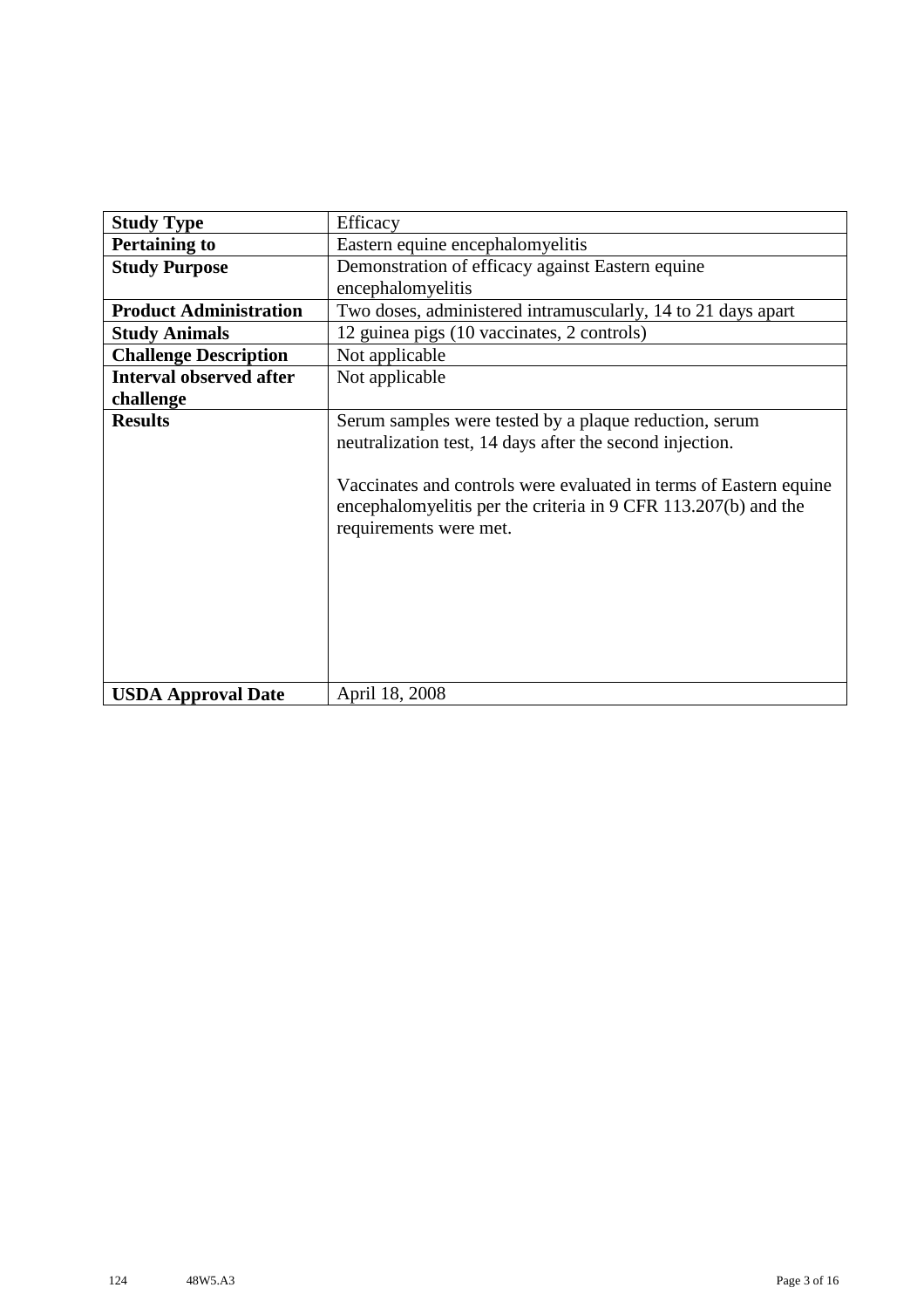| <b>Study Type</b>              | Efficacy                                                                                                                                                                                                                                                                            |
|--------------------------------|-------------------------------------------------------------------------------------------------------------------------------------------------------------------------------------------------------------------------------------------------------------------------------------|
| <b>Pertaining to</b>           | Western equine encephalomyelitis                                                                                                                                                                                                                                                    |
| <b>Study Purpose</b>           | Demonstration of efficacy against Western equine                                                                                                                                                                                                                                    |
|                                | encephalomyelitis                                                                                                                                                                                                                                                                   |
| <b>Product Administration</b>  | Two doses, administered intramuscularly, 14 to 21 days apart                                                                                                                                                                                                                        |
| <b>Study Animals</b>           | 12 guinea pigs (10 vaccinates, 2 controls)                                                                                                                                                                                                                                          |
| <b>Challenge Description</b>   | Not applicable                                                                                                                                                                                                                                                                      |
| <b>Interval observed after</b> | Not applicable                                                                                                                                                                                                                                                                      |
| challenge                      |                                                                                                                                                                                                                                                                                     |
| <b>Results</b>                 | Serum samples were tested by a plaque reduction, serum<br>neutralization test, 14 days after the second injection.<br>Vaccinates and controls were evaluated in terms of Western equine<br>encephalomyelitis per the criteria in 9 CFR 113.207(b) and the<br>requirements were met. |
| <b>USDA Approval Date</b>      | April 18, 2008                                                                                                                                                                                                                                                                      |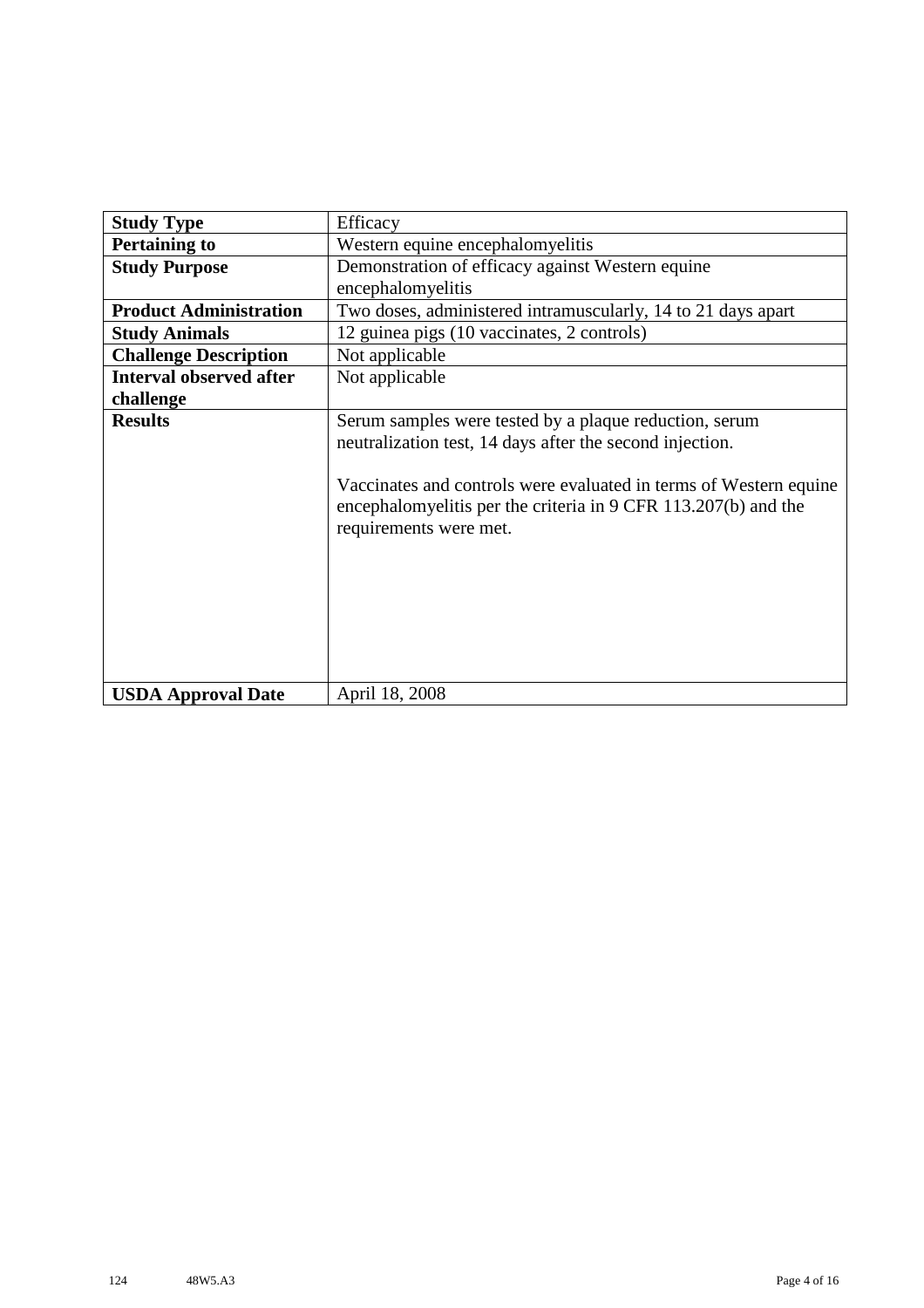| <b>Study Type</b>              | Efficacy                                                                            |                 |                   |  |
|--------------------------------|-------------------------------------------------------------------------------------|-----------------|-------------------|--|
| <b>Pertaining to</b>           | West Nile Virus (WNV)                                                               |                 |                   |  |
| <b>Study Purpose</b>           | Demonstration of twelve month duration of immunity against disease<br>caused by WNV |                 |                   |  |
| <b>Product Administration</b>  | Two doses, administered intramuscularly, 25 days apart                              |                 |                   |  |
| <b>Study Animals</b>           | 30 horses (20 vaccinates, 10 placebo controls) 4-5 months of age                    |                 |                   |  |
| <b>Challenge Description</b>   | West Nile Virus was administered at 380 days (10 vaccinated and 5                   |                 |                   |  |
|                                | placebo control animals) or 408 days (10 vaccinated and 5 placebo                   |                 |                   |  |
|                                | control animals) post-final vaccination.                                            |                 |                   |  |
| <b>Interval observed after</b> | Horses were observed twice daily for 14 days post-challenge and                     |                 |                   |  |
| challenge                      | once daily for an additional 7 days post-challenge.                                 |                 |                   |  |
| <b>Results</b>                 | An animal was considered affected by challenge if it developed                      |                 |                   |  |
|                                | neurological disease, as measured by mortality and microscopic                      |                 |                   |  |
|                                | evidence of virus-induced brain disease (histopathology).                           |                 |                   |  |
|                                |                                                                                     |                 |                   |  |
|                                | Animals were also monitored for viremia (detection of WNV in                        |                 |                   |  |
|                                | the blood).                                                                         |                 |                   |  |
|                                |                                                                                     |                 |                   |  |
|                                | Results are summarized as follows:                                                  |                 |                   |  |
|                                | <b>Outcome</b>                                                                      | <b>Controls</b> | <b>Vaccinates</b> |  |
|                                | Mortality                                                                           | 7/10(70%)       | 1/20(5%)          |  |
|                                | Viremia at least one day                                                            | $10/10(100\%)$  | $2/20(10\%)$      |  |
|                                |                                                                                     |                 |                   |  |
|                                | See raw data on following pages.                                                    |                 |                   |  |
|                                |                                                                                     |                 |                   |  |
| <b>USDA Approval Date</b>      | September 3, 2010                                                                   |                 |                   |  |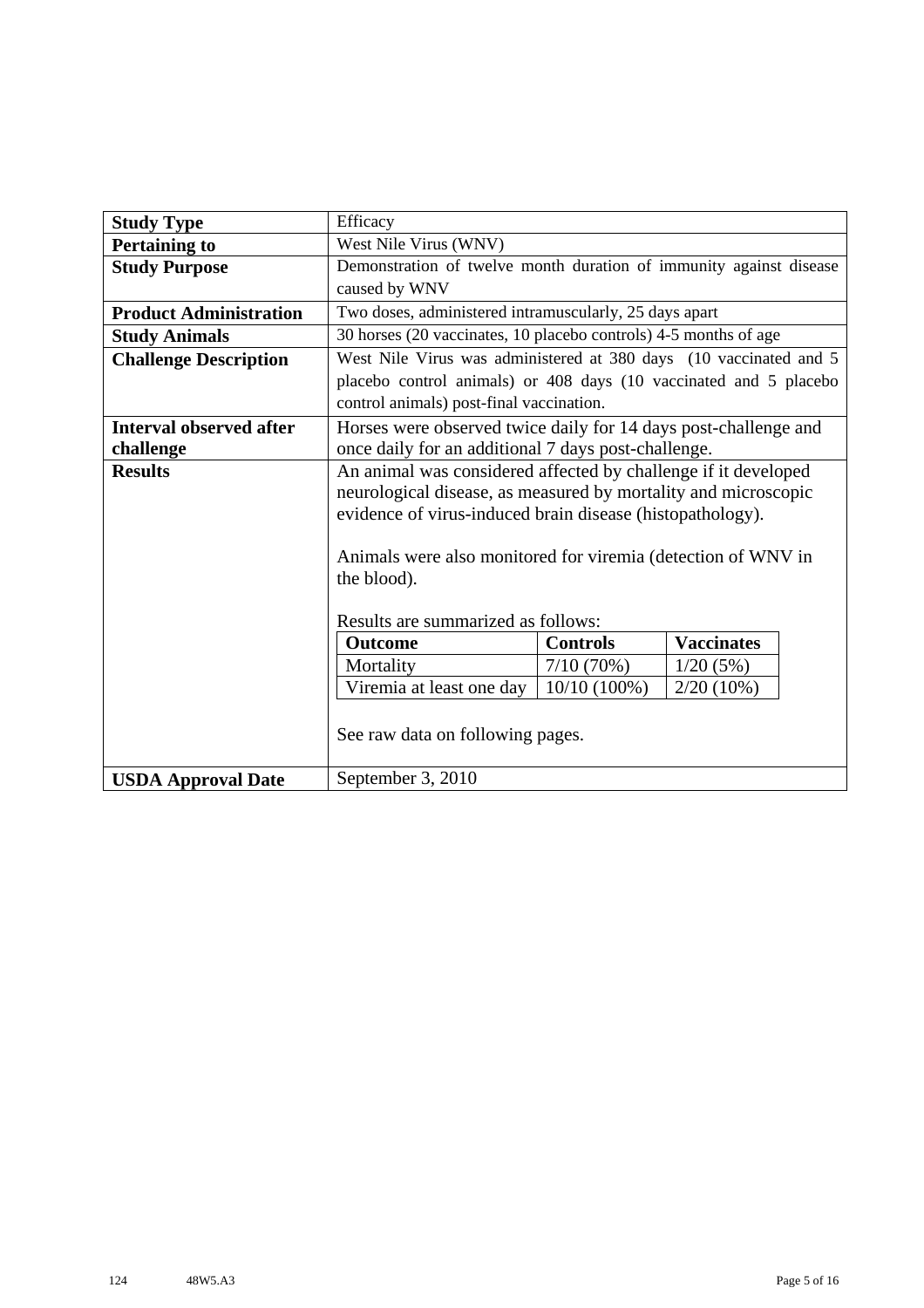| <b>Treatment</b>      | $\#$                    | Died or<br><b>Euthanized due</b> | <b>Severity Histopathological lesions</b> |                  |
|-----------------------|-------------------------|----------------------------------|-------------------------------------------|------------------|
|                       |                         | to disease<br>severity           | <b>Medulla</b>                            | Pons             |
|                       | $\mathbf{1}$            | Yes                              | 3                                         | 3                |
|                       | $\overline{2}$          | Yes                              | $\overline{3}$                            | 3                |
|                       | 3                       | Yes                              | $\overline{3}$                            | $\overline{3}$   |
|                       | $\overline{\mathbf{4}}$ | Yes                              | $\overline{3}$                            | 3                |
| <b>Controls</b>       | 5                       | Yes                              | 3                                         | $\overline{3}$   |
| $(10 \text{ horses})$ | 6                       | Yes                              | $\overline{2}$                            | $\overline{2}$   |
|                       | $\overline{7}$          | Yes                              | $\mathbf{1}$                              | $\mathbf{1}$     |
|                       | 8                       | No                               | $\mathbf{1}$                              | $\mathbf 1$      |
|                       | 9                       | No                               | $\mathbf{1}$                              | $\mathbf{1}$     |
|                       | 10                      | No                               | $\mathbf{1}$                              | 0.5              |
|                       | $\mathbf{1}$            | Yes                              | $\overline{3}$                            | 3                |
|                       | $\overline{2}$          | No                               | $\overline{2}$                            | 0.5              |
|                       | 3                       | No                               | $\mathbf{1}$                              | 1                |
|                       | $\overline{\mathbf{4}}$ | No                               | $\mathbf{1}$                              | 0.5              |
|                       | 5                       | No                               | $\mathbf{1}$                              | 0.5              |
|                       | 6                       | N <sub>o</sub>                   | $\mathbf{1}$                              | 0.5              |
|                       | 7                       | No                               | 0.5                                       | 0.5              |
|                       | 8                       | No                               | 0.5                                       | 0.5              |
|                       | 9                       | N <sub>o</sub>                   | 0.5                                       | $\boldsymbol{0}$ |
| <b>Vaccinates</b>     | 10                      | No                               | $\boldsymbol{0}$                          | $\overline{0.5}$ |
| $(20$ horses)         | 11                      | N <sub>o</sub>                   | $\overline{0}$                            | $\boldsymbol{0}$ |
|                       | 12                      | N <sub>o</sub>                   | $\boldsymbol{0}$                          | $\boldsymbol{0}$ |
|                       | 13                      | No                               | $\overline{0}$                            | $\boldsymbol{0}$ |
|                       | 14                      | N <sub>o</sub>                   | $\overline{0}$                            | $\overline{0}$   |
|                       | 15                      | No                               | $\overline{0}$                            | $\overline{0}$   |
|                       | 16                      | No                               | $\boldsymbol{0}$                          | $\boldsymbol{0}$ |
|                       | 17                      | No                               | $\overline{0}$                            | $\overline{0}$   |
|                       | 18                      | No                               | $\boldsymbol{0}$                          | $\boldsymbol{0}$ |
|                       | 19                      | No                               | $\boldsymbol{0}$                          | $\boldsymbol{0}$ |
|                       | 20                      | N <sub>o</sub>                   | $\overline{0}$                            | $\overline{0}$   |

|         | Scoring of histopathological lesions:                                                                                                                                                                                                                                                                                                                                                  |
|---------|----------------------------------------------------------------------------------------------------------------------------------------------------------------------------------------------------------------------------------------------------------------------------------------------------------------------------------------------------------------------------------------|
| $0 =$   | No significant lesions.                                                                                                                                                                                                                                                                                                                                                                |
| $0.5 =$ | Rare, small, multifocal glial nodules scattered throughout the parenchyma.                                                                                                                                                                                                                                                                                                             |
| $1 =$   | Mild, nonsuppurative encephalitis characterized by mild multifocal perivascular cuffs with<br>lymphocytes and plasma cells and a rare neutrophil and scattered multifocal glial nodules composed<br>of glial cells with a few mononuclear inflammatory cells. Occasionally within this grade, there may<br>be minimval perivascular cuffing and more moderate scattered glial nodules. |
| $2 =$   | Moderate nonsuppurative encephalitis characterized by moderate lymphoplasmacytic perivascular<br>cuffs around many vessels and multifocal accumulations of glial nodules scattered throughout the<br>parenchyma.                                                                                                                                                                       |
| $3 =$   | Severe nonsuppurative encephalitis characterized by severe and thick lymphoplasmacytic<br>perivalent parameters with multiple scattered glial nodules throughout the parenchyma.                                                                                                                                                                                                       |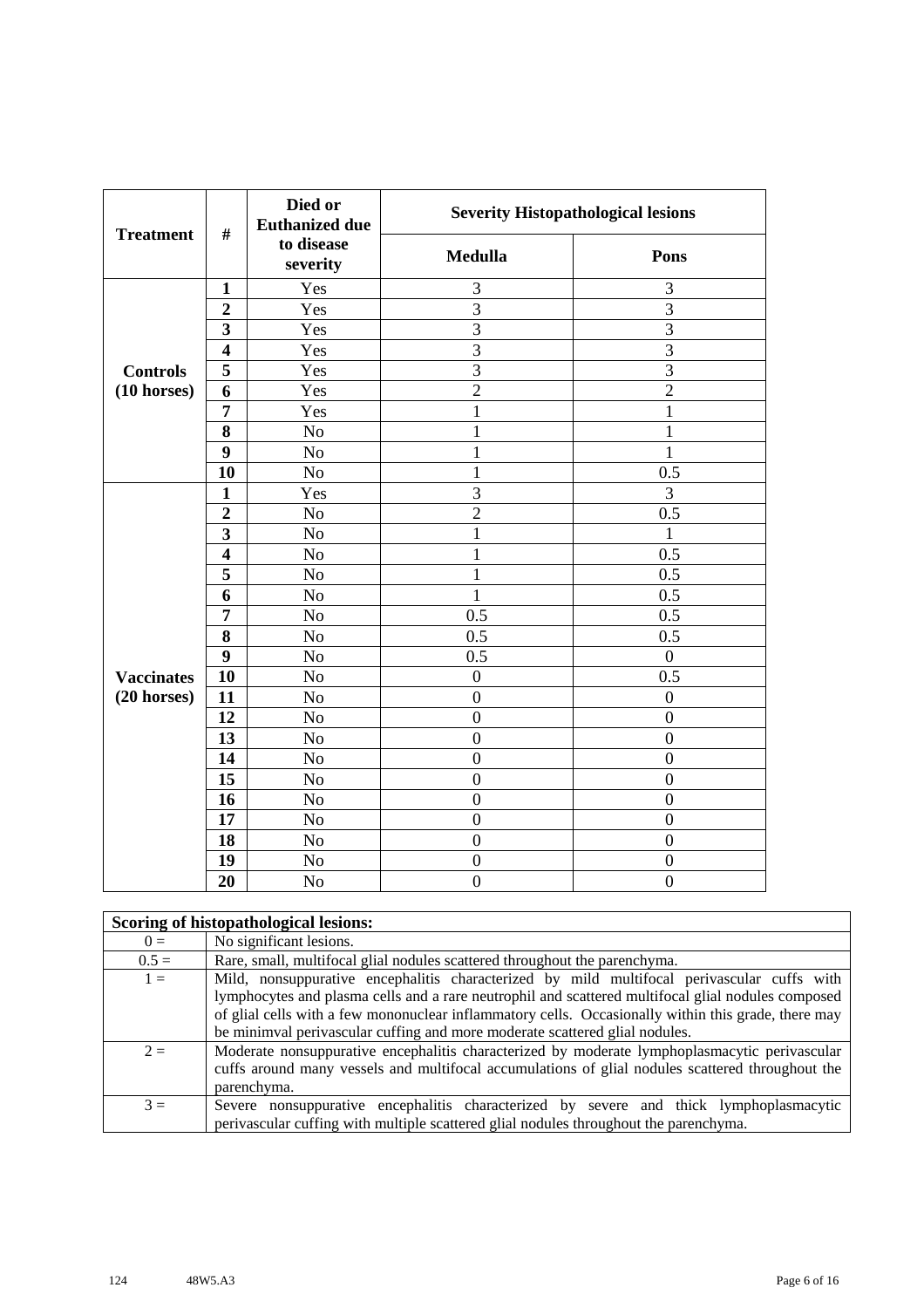| Viremia:                                                                                                                                                                           |    |           |    |    |         |            |      |       |    |    | Days Post-challenge |    |           |    |   |   |   |              |         |    |
|------------------------------------------------------------------------------------------------------------------------------------------------------------------------------------|----|-----------|----|----|---------|------------|------|-------|----|----|---------------------|----|-----------|----|---|---|---|--------------|---------|----|
| Treatment                                                                                                                                                                          | ₩  | $\bullet$ |    |    |         | N          | S    |       |    |    | m                   |    | $\bullet$ |    | ŀ | ő | é | $\mathbf{r}$ | 4       | ដ  |
|                                                                                                                                                                                    |    |           | NИ | Md | 하       |            | 화    | Md    | ÄМ | MI | 하                   | ZМ | NИ        | Иď |   |   |   |              |         |    |
|                                                                                                                                                                                    | ⊣  |           |    |    |         |            |      |       |    |    |                     |    |           |    |   |   |   |              |         | A  |
|                                                                                                                                                                                    | юı |           |    |    |         |            |      |       | βĘ |    | kβ                  |    |           |    |   |   |   |              |         | ÞÞ |
|                                                                                                                                                                                    | m  |           |    |    |         |            |      |       |    | k  |                     |    |           |    |   |   |   | ÞР           |         |    |
|                                                                                                                                                                                    | ₩  |           |    | m  |         |            |      |       | K  | R  |                     |    |           |    |   |   |   |              |         | Þ  |
| Controls                                                                                                                                                                           | m  |           |    | β  | 부치려의덕려석 | 11 리치영국체여동 | 회의검질 | 여여처처터 | 의의 |    |                     |    |           |    |   |   |   | Þ            | AAAAAAR | Þ  |
| (10 horses)                                                                                                                                                                        | ∣७ |           |    |    |         |            |      |       |    |    |                     |    |           |    |   |   |   |              |         | P  |
|                                                                                                                                                                                    |    |           |    | ₽  |         |            |      |       | 旨  | 匕  |                     |    |           |    |   |   |   |              |         | P  |
|                                                                                                                                                                                    | œ  |           |    |    |         |            |      |       | R  | ₽  |                     |    |           |    |   |   |   |              |         |    |
|                                                                                                                                                                                    | þ. |           |    | h  |         | 의직의        | おおは  | 부점력   | 尾  | ₽  | 20                  |    |           |    |   |   |   |              |         |    |
|                                                                                                                                                                                    | P  |           |    |    |         |            |      |       | ₽  |    |                     |    |           |    |   |   |   |              |         |    |
|                                                                                                                                                                                    | ⊢  |           |    |    |         |            |      |       |    |    |                     |    |           |    |   |   |   |              | Þ       | Þ  |
|                                                                                                                                                                                    | N  |           |    |    |         |            |      |       |    |    |                     |    |           |    |   |   |   |              |         |    |
|                                                                                                                                                                                    | r  |           |    |    |         |            |      |       |    |    |                     |    |           |    |   |   |   |              |         |    |
|                                                                                                                                                                                    | ↣  |           |    |    |         |            |      |       |    |    |                     |    |           |    |   |   |   |              |         |    |
|                                                                                                                                                                                    | m  |           |    |    |         |            |      |       |    |    |                     |    |           |    |   |   |   |              |         |    |
|                                                                                                                                                                                    | ю  |           |    |    | βŚ,     |            |      |       |    |    |                     |    |           |    |   |   |   |              |         |    |
|                                                                                                                                                                                    | ►  |           |    |    |         |            |      |       |    |    |                     |    |           |    |   |   |   |              |         |    |
|                                                                                                                                                                                    | þo |           |    |    | ₽       |            |      |       |    |    |                     |    |           |    |   |   |   |              |         |    |
|                                                                                                                                                                                    | Þ  |           |    |    |         |            |      |       |    |    |                     |    |           |    |   |   |   |              |         |    |
| Vaccinates                                                                                                                                                                         | ₽  |           |    |    |         |            |      |       |    |    |                     |    |           |    |   |   |   |              |         |    |
| (20 horses)                                                                                                                                                                        | Ħ  |           |    |    |         |            |      |       |    |    |                     |    |           |    |   |   |   |              |         |    |
|                                                                                                                                                                                    | P  |           |    |    |         |            |      |       |    |    |                     |    |           |    |   |   |   |              |         |    |
|                                                                                                                                                                                    | n  |           |    |    |         |            |      |       |    |    |                     |    |           |    |   |   |   |              |         |    |
|                                                                                                                                                                                    | Ħ  |           |    |    |         |            |      |       |    |    |                     |    |           |    |   |   |   |              |         |    |
|                                                                                                                                                                                    | N  |           |    |    |         |            |      |       |    |    |                     |    |           |    |   |   |   |              |         |    |
|                                                                                                                                                                                    | ρ  |           |    |    |         |            |      |       |    |    |                     |    |           |    |   |   |   |              |         |    |
|                                                                                                                                                                                    | Ħ  |           |    |    |         |            |      |       |    |    |                     |    |           |    |   |   |   |              |         |    |
|                                                                                                                                                                                    | p  |           |    |    |         |            |      |       |    |    |                     |    |           |    |   |   |   |              |         |    |
|                                                                                                                                                                                    | Þ  |           |    |    |         |            |      |       |    |    |                     |    |           |    |   |   |   |              |         |    |
|                                                                                                                                                                                    | R  |           |    |    |         |            |      |       |    |    |                     |    |           |    |   |   |   |              |         |    |
| Actual value in plaque-forming units per milliliter equivalents (PFUeg/mL) = Positive for virus isolation<br>Blank = Negative for virus isolation ( $\leq$ PEUeg/mL)<br>$D = Dead$ |    |           |    |    |         |            |      |       |    |    |                     |    |           |    |   |   |   |              |         |    |
| N = Not recorded; horse was circling with sporadic head / neck tremors.                                                                                                            |    |           |    |    |         |            |      |       |    |    |                     |    |           |    |   |   |   |              |         |    |
|                                                                                                                                                                                    |    |           |    |    |         |            |      |       |    |    |                     |    |           |    |   |   |   |              |         |    |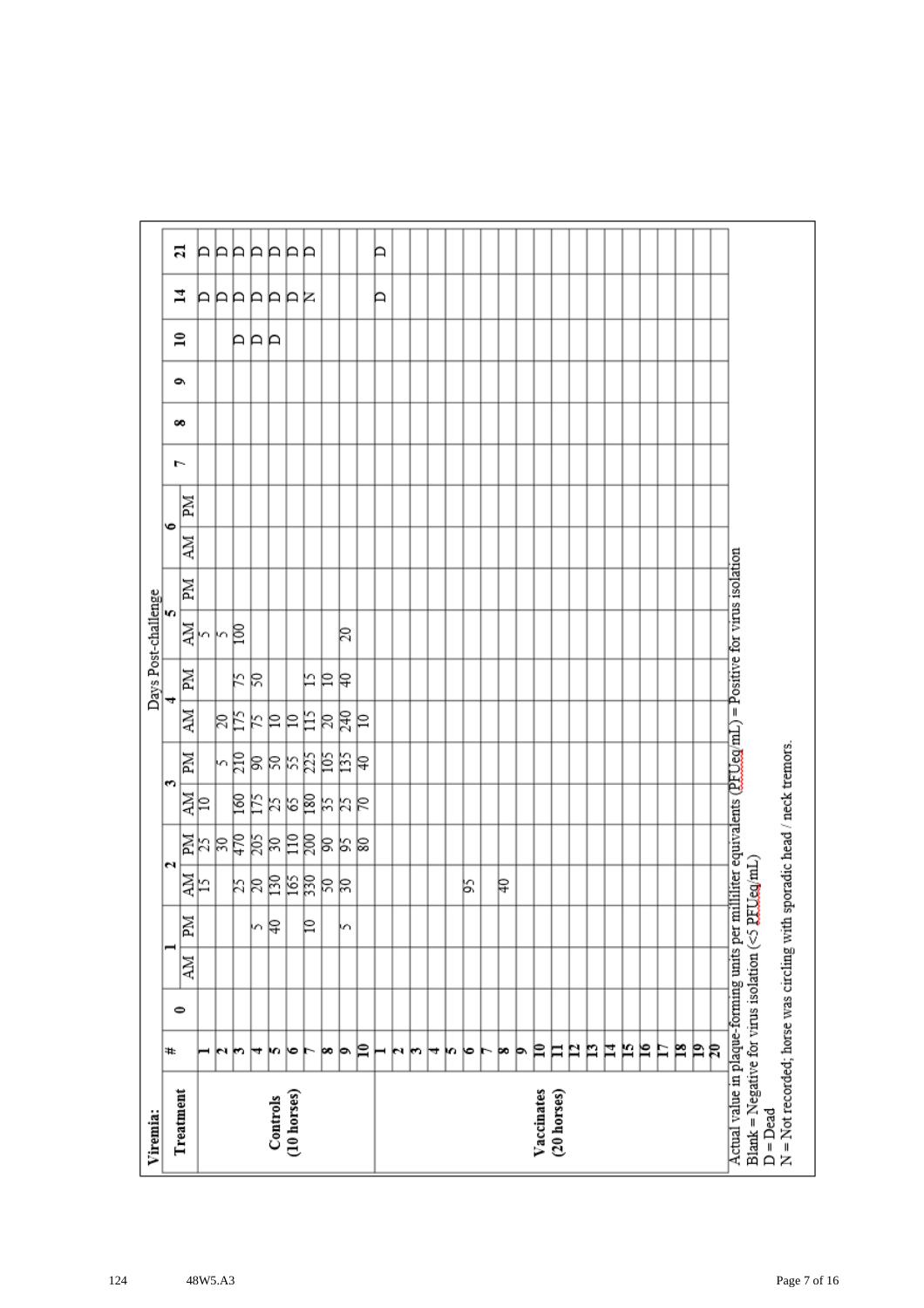| <b>Study Type</b>              | Efficacy                                                                                            |
|--------------------------------|-----------------------------------------------------------------------------------------------------|
| <b>Pertaining to</b>           | <b>West Nile Virus</b>                                                                              |
| <b>Study Purpose</b>           | Demonstration of efficacy against WNV                                                               |
| <b>Product Administration</b>  | Two doses, administered intramuscularly 21 days apart                                               |
| <b>Study Animals</b>           | 28 horses (19 vaccinates, 9 placebo controls) 4-5 months of age                                     |
| <b>Challenge Description</b>   | West Nile Virus was administered intrathecally at 14 days (to 10                                    |
|                                | vaccinated and 5 placebo control animals) and 28 days (to 9                                         |
|                                | vaccinated and 4 placebo control animals) after the second                                          |
|                                | vaccination                                                                                         |
| <b>Interval observed after</b> | Horses were bled on the day of challenge, twice daily for 6 days                                    |
| challenge                      | post-challenge, once daily for an additional 4 days post-challenge,                                 |
|                                | and on day 14 post-challenge                                                                        |
| <b>Results</b>                 | The primary outcome was viremia (detection of WNV in the                                            |
|                                | blood). While the test method was quantitative, an animal was                                       |
|                                | considered to be positive (affected by challenge) if any virus was                                  |
|                                | detected in the blood on one or more occasions post-challenge.                                      |
|                                |                                                                                                     |
|                                | The number of animals positive for (affected by) viremia at least<br>once is summarized as follows: |
|                                |                                                                                                     |
|                                | <b>Vaccinates</b><br><b>Controls</b>                                                                |
|                                | 1/19(5%)<br>8/9(89%)                                                                                |
|                                |                                                                                                     |
|                                | See raw data on the following page.                                                                 |
|                                |                                                                                                     |
| <b>USDA Approval Date</b>      | <b>August 25, 2008</b>                                                                              |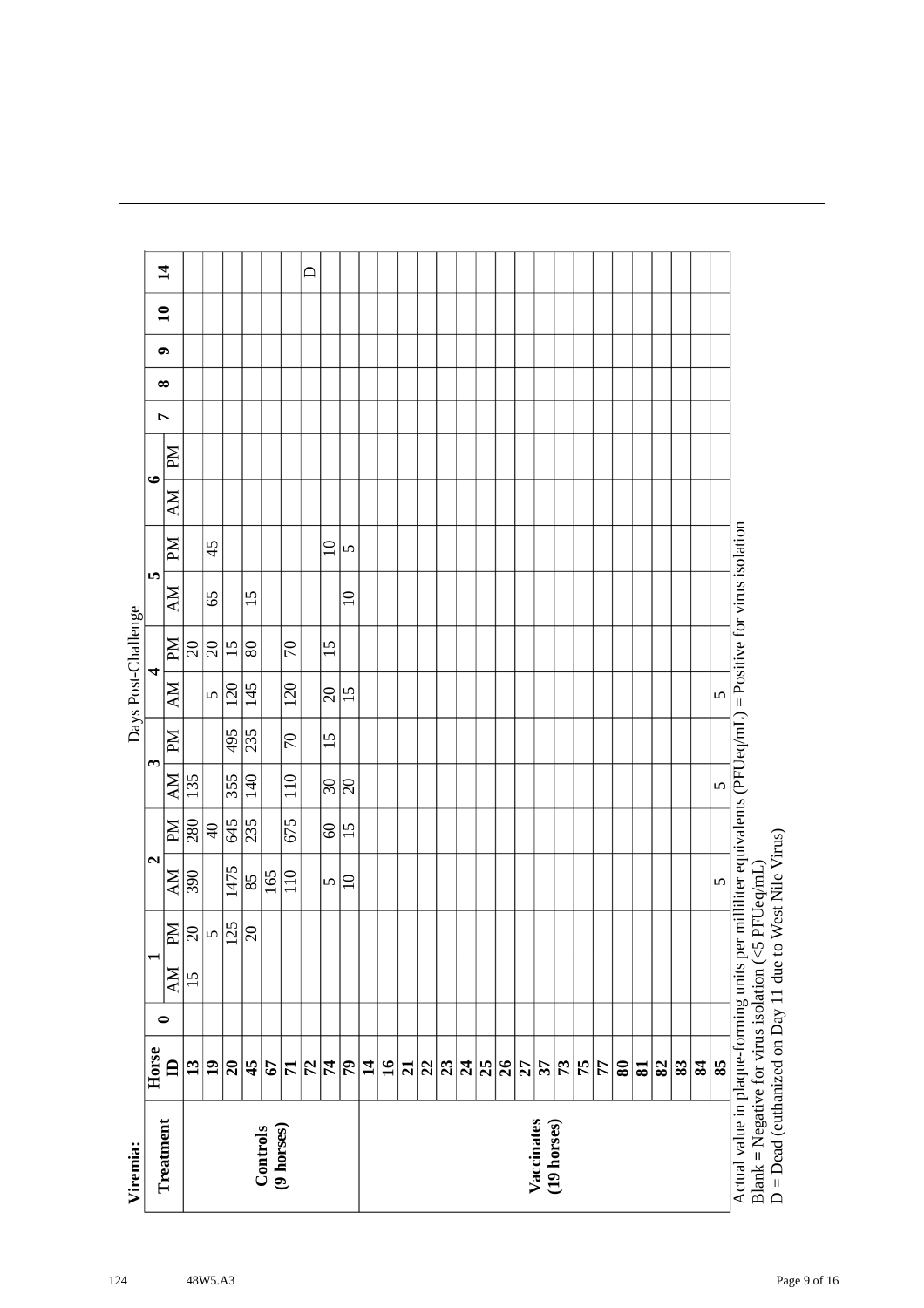| <b>Study Type</b>              | Efficacy |                              |                                                                |                   |                                                                     |
|--------------------------------|----------|------------------------------|----------------------------------------------------------------|-------------------|---------------------------------------------------------------------|
| <b>Pertaining to</b>           |          | West Nile Virus (WNV)        |                                                                |                   |                                                                     |
| <b>Study Purpose</b>           |          |                              |                                                                |                   | Demonstration of six month duration of immunity against WNV         |
| <b>Product Administration</b>  |          |                              | Two doses, administered intramuscularly 21 days apart          |                   |                                                                     |
| <b>Study Animals</b>           |          |                              |                                                                |                   | 30 horses (20 vaccinates, 10 placebo controls) 4-5 months of age    |
| <b>Challenge Description</b>   |          |                              | Challenge by West Nile Virus was administered at 180 days      |                   |                                                                     |
|                                |          |                              |                                                                |                   | (Challenge Group 1: 10 vaccinated and 5 placebo control animals)    |
|                                |          |                              | or 243 days (Challenge Group 2: 10 vaccinated and 5 placebo    |                   |                                                                     |
|                                |          |                              | control animals) after second vaccination                      |                   |                                                                     |
| <b>Interval observed after</b> |          |                              |                                                                |                   | Horses were bled on the day of challenge, twice daily for 6 days    |
| challenge                      |          |                              |                                                                |                   | post-challenge, once daily for an additional 4 days post-challenge, |
|                                |          | and on day 14 post-challenge |                                                                |                   |                                                                     |
| <b>Results</b>                 |          |                              | The primary outcome was viremia (detection of WNV in the       |                   |                                                                     |
|                                |          |                              | blood). While the test method was quantitative, an animal was  |                   |                                                                     |
|                                |          |                              |                                                                |                   | considered to be positive (affected by challenge) if any virus was  |
|                                |          |                              | detected in the blood on one or more occasions post-challenge. |                   |                                                                     |
|                                |          |                              |                                                                |                   |                                                                     |
|                                |          |                              | The number of animals positive for viremia at least once       |                   |                                                                     |
|                                |          |                              | (affected) is summarized as follows:                           |                   |                                                                     |
|                                |          | <b>Challenge</b>             | <b>Controls</b>                                                | <b>Vaccinates</b> |                                                                     |
|                                |          | Group                        |                                                                |                   |                                                                     |
|                                |          | $\overline{2}$               | $5/5(100\%)$                                                   | 2/10(20%)         |                                                                     |
|                                |          |                              | $5/5(100\%)$                                                   | $4/10(40\%)$      |                                                                     |
|                                |          | Combined                     | $10/10(100\%)$                                                 | 6/20(30%)         |                                                                     |
|                                |          |                              |                                                                |                   |                                                                     |
|                                |          |                              | See raw data on the following page.                            |                   |                                                                     |
|                                |          |                              |                                                                |                   |                                                                     |
| <b>USDA Approval Date</b>      |          | October 21, 2009             |                                                                |                   |                                                                     |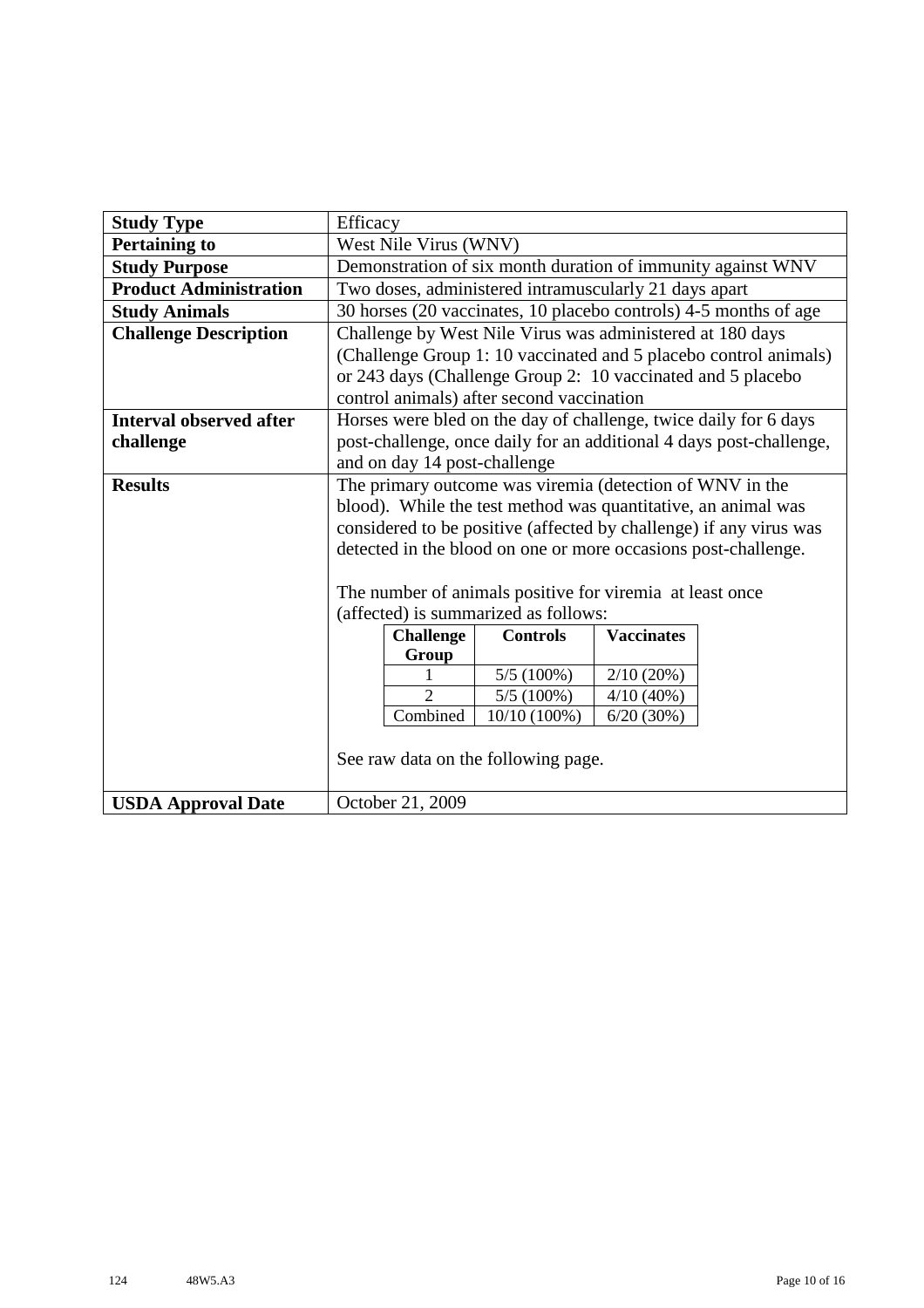| Outcome<br>Negative<br>Negative<br>Negative<br>Negative<br>Negative<br>Negative<br>Negative<br>Negative<br>Negative<br>Negative<br>Negative<br>Negative<br>Negative<br>Negative<br>Positive<br>Positive<br>Positive<br>Positive<br>Positive<br>Positive<br>Positive<br>Positive<br>Positive<br>Positive<br>Positive<br>Positive<br>Positive<br>Positive<br>Positive<br>Positive<br>Final<br>$\sharp$<br>$\mathsf{z}$<br>z<br>z<br>z<br>$\mathbf{a}$<br>๑<br>∞<br>Ļ<br>$\mathbb{N}$<br>७<br>NИ<br>5<br>PМ<br>5<br>In.<br>MУ<br>65<br>15<br>5<br>5<br>Md<br>$\pmb{\mathcal{S}}$<br>45<br>25<br>45<br>$\overline{55}$<br>$\Xi$<br>$\overline{10}$<br>45<br>4<br>105<br>NИ<br>110<br>85<br>$\overline{80}$<br> ੩<br>$\Theta$<br>$50\,$<br>45<br>45<br>ທ∣<br>5<br>Md<br>100<br>$\overline{125}$<br>135<br>135<br>$\overline{4}$<br>55<br>$\Theta$<br>25<br>$ \varepsilon$<br>5<br>S<br>NИ<br>165<br>125<br>110<br>100<br>30<br>$\overline{\mathcal{E}}$<br>$\overline{\mathcal{E}}$<br>45<br>80<br>$ \mathcal{S} $<br>Md<br>300<br>500<br>170<br>410<br>380<br>265<br>$\overline{c}$<br>$\overline{70}$<br>$50\,$<br>5<br>4<br>MV<br>170<br>425<br>470<br>535<br>$\overline{320}$<br>$\overline{10}$<br>15<br>95<br>$ \mathcal{S} $<br>15<br>5<br>NЧ<br>$ \mathcal{S} $<br>5<br>5<br>5<br>MV<br>$\supseteq$<br>0<br>Horse<br><b>S14</b><br>S <sub>55</sub><br>846<br><b>S58</b><br>S <sub>10</sub><br><b>S12</b><br>S <sub>15</sub><br><b>S50</b><br>S53<br>S54<br>$\overline{\textbf{S}}$<br><b>S48</b><br>S <sub>49</sub><br><b>S52</b><br>S56<br><b>S60</b><br><b>S13</b><br>$\overline{\textbf{S}}$<br>S47<br>S57<br><b>S11</b><br>$\blacksquare$<br>$\mathbf{S}$<br>$\mathbf{S}$<br>$\mathbf{S}$<br>$\mathbf{S}$<br>$\mathbf{R}$<br>S <sub>3</sub><br>$\mathbf{S}$<br>57<br>$\mathbf{S}$ | milliliter equivalents (PFU eq/mL) = Positive for virus isolation<br>PFU eq/mL) | Positive = affected by challenge if virus was detected in the blood on one or more occasions post-challenge.<br>Actual value in plaque-forming units per<br>Blank = Negative for virus isolation ( $5$<br>$N = Not$ recorded<br>Challenge 2<br>Challenge 2<br>Vaccinates<br>Challenge 1<br>Vaccinates<br>Challenge 1<br>(10 horses)<br>(10 horses)<br>(5 horses)<br>(5 horses)<br>Controls<br>Controls | Treatment |  |  | Days Post-challenge |  |  |  |  |  |  |  |
|------------------------------------------------------------------------------------------------------------------------------------------------------------------------------------------------------------------------------------------------------------------------------------------------------------------------------------------------------------------------------------------------------------------------------------------------------------------------------------------------------------------------------------------------------------------------------------------------------------------------------------------------------------------------------------------------------------------------------------------------------------------------------------------------------------------------------------------------------------------------------------------------------------------------------------------------------------------------------------------------------------------------------------------------------------------------------------------------------------------------------------------------------------------------------------------------------------------------------------------------------------------------------------------------------------------------------------------------------------------------------------------------------------------------------------------------------------------------------------------------------------------------------------------------------------------------------------------------------------------------------------------------------------------------------------------------------------------------------------------------------------------------------------------|---------------------------------------------------------------------------------|--------------------------------------------------------------------------------------------------------------------------------------------------------------------------------------------------------------------------------------------------------------------------------------------------------------------------------------------------------------------------------------------------------|-----------|--|--|---------------------|--|--|--|--|--|--|--|
|                                                                                                                                                                                                                                                                                                                                                                                                                                                                                                                                                                                                                                                                                                                                                                                                                                                                                                                                                                                                                                                                                                                                                                                                                                                                                                                                                                                                                                                                                                                                                                                                                                                                                                                                                                                          |                                                                                 |                                                                                                                                                                                                                                                                                                                                                                                                        |           |  |  |                     |  |  |  |  |  |  |  |
|                                                                                                                                                                                                                                                                                                                                                                                                                                                                                                                                                                                                                                                                                                                                                                                                                                                                                                                                                                                                                                                                                                                                                                                                                                                                                                                                                                                                                                                                                                                                                                                                                                                                                                                                                                                          |                                                                                 |                                                                                                                                                                                                                                                                                                                                                                                                        |           |  |  |                     |  |  |  |  |  |  |  |
|                                                                                                                                                                                                                                                                                                                                                                                                                                                                                                                                                                                                                                                                                                                                                                                                                                                                                                                                                                                                                                                                                                                                                                                                                                                                                                                                                                                                                                                                                                                                                                                                                                                                                                                                                                                          |                                                                                 |                                                                                                                                                                                                                                                                                                                                                                                                        |           |  |  |                     |  |  |  |  |  |  |  |
|                                                                                                                                                                                                                                                                                                                                                                                                                                                                                                                                                                                                                                                                                                                                                                                                                                                                                                                                                                                                                                                                                                                                                                                                                                                                                                                                                                                                                                                                                                                                                                                                                                                                                                                                                                                          |                                                                                 |                                                                                                                                                                                                                                                                                                                                                                                                        |           |  |  |                     |  |  |  |  |  |  |  |
|                                                                                                                                                                                                                                                                                                                                                                                                                                                                                                                                                                                                                                                                                                                                                                                                                                                                                                                                                                                                                                                                                                                                                                                                                                                                                                                                                                                                                                                                                                                                                                                                                                                                                                                                                                                          |                                                                                 |                                                                                                                                                                                                                                                                                                                                                                                                        |           |  |  |                     |  |  |  |  |  |  |  |
|                                                                                                                                                                                                                                                                                                                                                                                                                                                                                                                                                                                                                                                                                                                                                                                                                                                                                                                                                                                                                                                                                                                                                                                                                                                                                                                                                                                                                                                                                                                                                                                                                                                                                                                                                                                          |                                                                                 |                                                                                                                                                                                                                                                                                                                                                                                                        |           |  |  |                     |  |  |  |  |  |  |  |
|                                                                                                                                                                                                                                                                                                                                                                                                                                                                                                                                                                                                                                                                                                                                                                                                                                                                                                                                                                                                                                                                                                                                                                                                                                                                                                                                                                                                                                                                                                                                                                                                                                                                                                                                                                                          |                                                                                 |                                                                                                                                                                                                                                                                                                                                                                                                        |           |  |  |                     |  |  |  |  |  |  |  |
|                                                                                                                                                                                                                                                                                                                                                                                                                                                                                                                                                                                                                                                                                                                                                                                                                                                                                                                                                                                                                                                                                                                                                                                                                                                                                                                                                                                                                                                                                                                                                                                                                                                                                                                                                                                          |                                                                                 |                                                                                                                                                                                                                                                                                                                                                                                                        |           |  |  |                     |  |  |  |  |  |  |  |
|                                                                                                                                                                                                                                                                                                                                                                                                                                                                                                                                                                                                                                                                                                                                                                                                                                                                                                                                                                                                                                                                                                                                                                                                                                                                                                                                                                                                                                                                                                                                                                                                                                                                                                                                                                                          |                                                                                 |                                                                                                                                                                                                                                                                                                                                                                                                        |           |  |  |                     |  |  |  |  |  |  |  |
|                                                                                                                                                                                                                                                                                                                                                                                                                                                                                                                                                                                                                                                                                                                                                                                                                                                                                                                                                                                                                                                                                                                                                                                                                                                                                                                                                                                                                                                                                                                                                                                                                                                                                                                                                                                          |                                                                                 |                                                                                                                                                                                                                                                                                                                                                                                                        |           |  |  |                     |  |  |  |  |  |  |  |
|                                                                                                                                                                                                                                                                                                                                                                                                                                                                                                                                                                                                                                                                                                                                                                                                                                                                                                                                                                                                                                                                                                                                                                                                                                                                                                                                                                                                                                                                                                                                                                                                                                                                                                                                                                                          |                                                                                 |                                                                                                                                                                                                                                                                                                                                                                                                        |           |  |  |                     |  |  |  |  |  |  |  |
|                                                                                                                                                                                                                                                                                                                                                                                                                                                                                                                                                                                                                                                                                                                                                                                                                                                                                                                                                                                                                                                                                                                                                                                                                                                                                                                                                                                                                                                                                                                                                                                                                                                                                                                                                                                          |                                                                                 |                                                                                                                                                                                                                                                                                                                                                                                                        |           |  |  |                     |  |  |  |  |  |  |  |
|                                                                                                                                                                                                                                                                                                                                                                                                                                                                                                                                                                                                                                                                                                                                                                                                                                                                                                                                                                                                                                                                                                                                                                                                                                                                                                                                                                                                                                                                                                                                                                                                                                                                                                                                                                                          |                                                                                 |                                                                                                                                                                                                                                                                                                                                                                                                        |           |  |  |                     |  |  |  |  |  |  |  |
|                                                                                                                                                                                                                                                                                                                                                                                                                                                                                                                                                                                                                                                                                                                                                                                                                                                                                                                                                                                                                                                                                                                                                                                                                                                                                                                                                                                                                                                                                                                                                                                                                                                                                                                                                                                          |                                                                                 |                                                                                                                                                                                                                                                                                                                                                                                                        |           |  |  |                     |  |  |  |  |  |  |  |
|                                                                                                                                                                                                                                                                                                                                                                                                                                                                                                                                                                                                                                                                                                                                                                                                                                                                                                                                                                                                                                                                                                                                                                                                                                                                                                                                                                                                                                                                                                                                                                                                                                                                                                                                                                                          |                                                                                 |                                                                                                                                                                                                                                                                                                                                                                                                        |           |  |  |                     |  |  |  |  |  |  |  |
|                                                                                                                                                                                                                                                                                                                                                                                                                                                                                                                                                                                                                                                                                                                                                                                                                                                                                                                                                                                                                                                                                                                                                                                                                                                                                                                                                                                                                                                                                                                                                                                                                                                                                                                                                                                          |                                                                                 |                                                                                                                                                                                                                                                                                                                                                                                                        |           |  |  |                     |  |  |  |  |  |  |  |
|                                                                                                                                                                                                                                                                                                                                                                                                                                                                                                                                                                                                                                                                                                                                                                                                                                                                                                                                                                                                                                                                                                                                                                                                                                                                                                                                                                                                                                                                                                                                                                                                                                                                                                                                                                                          |                                                                                 |                                                                                                                                                                                                                                                                                                                                                                                                        |           |  |  |                     |  |  |  |  |  |  |  |
|                                                                                                                                                                                                                                                                                                                                                                                                                                                                                                                                                                                                                                                                                                                                                                                                                                                                                                                                                                                                                                                                                                                                                                                                                                                                                                                                                                                                                                                                                                                                                                                                                                                                                                                                                                                          |                                                                                 |                                                                                                                                                                                                                                                                                                                                                                                                        |           |  |  |                     |  |  |  |  |  |  |  |
|                                                                                                                                                                                                                                                                                                                                                                                                                                                                                                                                                                                                                                                                                                                                                                                                                                                                                                                                                                                                                                                                                                                                                                                                                                                                                                                                                                                                                                                                                                                                                                                                                                                                                                                                                                                          |                                                                                 |                                                                                                                                                                                                                                                                                                                                                                                                        |           |  |  |                     |  |  |  |  |  |  |  |
|                                                                                                                                                                                                                                                                                                                                                                                                                                                                                                                                                                                                                                                                                                                                                                                                                                                                                                                                                                                                                                                                                                                                                                                                                                                                                                                                                                                                                                                                                                                                                                                                                                                                                                                                                                                          |                                                                                 |                                                                                                                                                                                                                                                                                                                                                                                                        |           |  |  |                     |  |  |  |  |  |  |  |
|                                                                                                                                                                                                                                                                                                                                                                                                                                                                                                                                                                                                                                                                                                                                                                                                                                                                                                                                                                                                                                                                                                                                                                                                                                                                                                                                                                                                                                                                                                                                                                                                                                                                                                                                                                                          |                                                                                 |                                                                                                                                                                                                                                                                                                                                                                                                        |           |  |  |                     |  |  |  |  |  |  |  |
|                                                                                                                                                                                                                                                                                                                                                                                                                                                                                                                                                                                                                                                                                                                                                                                                                                                                                                                                                                                                                                                                                                                                                                                                                                                                                                                                                                                                                                                                                                                                                                                                                                                                                                                                                                                          |                                                                                 |                                                                                                                                                                                                                                                                                                                                                                                                        |           |  |  |                     |  |  |  |  |  |  |  |
|                                                                                                                                                                                                                                                                                                                                                                                                                                                                                                                                                                                                                                                                                                                                                                                                                                                                                                                                                                                                                                                                                                                                                                                                                                                                                                                                                                                                                                                                                                                                                                                                                                                                                                                                                                                          |                                                                                 |                                                                                                                                                                                                                                                                                                                                                                                                        |           |  |  |                     |  |  |  |  |  |  |  |
|                                                                                                                                                                                                                                                                                                                                                                                                                                                                                                                                                                                                                                                                                                                                                                                                                                                                                                                                                                                                                                                                                                                                                                                                                                                                                                                                                                                                                                                                                                                                                                                                                                                                                                                                                                                          |                                                                                 |                                                                                                                                                                                                                                                                                                                                                                                                        |           |  |  |                     |  |  |  |  |  |  |  |
|                                                                                                                                                                                                                                                                                                                                                                                                                                                                                                                                                                                                                                                                                                                                                                                                                                                                                                                                                                                                                                                                                                                                                                                                                                                                                                                                                                                                                                                                                                                                                                                                                                                                                                                                                                                          |                                                                                 |                                                                                                                                                                                                                                                                                                                                                                                                        |           |  |  |                     |  |  |  |  |  |  |  |
|                                                                                                                                                                                                                                                                                                                                                                                                                                                                                                                                                                                                                                                                                                                                                                                                                                                                                                                                                                                                                                                                                                                                                                                                                                                                                                                                                                                                                                                                                                                                                                                                                                                                                                                                                                                          |                                                                                 |                                                                                                                                                                                                                                                                                                                                                                                                        |           |  |  |                     |  |  |  |  |  |  |  |
|                                                                                                                                                                                                                                                                                                                                                                                                                                                                                                                                                                                                                                                                                                                                                                                                                                                                                                                                                                                                                                                                                                                                                                                                                                                                                                                                                                                                                                                                                                                                                                                                                                                                                                                                                                                          |                                                                                 |                                                                                                                                                                                                                                                                                                                                                                                                        |           |  |  |                     |  |  |  |  |  |  |  |
|                                                                                                                                                                                                                                                                                                                                                                                                                                                                                                                                                                                                                                                                                                                                                                                                                                                                                                                                                                                                                                                                                                                                                                                                                                                                                                                                                                                                                                                                                                                                                                                                                                                                                                                                                                                          |                                                                                 |                                                                                                                                                                                                                                                                                                                                                                                                        |           |  |  |                     |  |  |  |  |  |  |  |
|                                                                                                                                                                                                                                                                                                                                                                                                                                                                                                                                                                                                                                                                                                                                                                                                                                                                                                                                                                                                                                                                                                                                                                                                                                                                                                                                                                                                                                                                                                                                                                                                                                                                                                                                                                                          |                                                                                 |                                                                                                                                                                                                                                                                                                                                                                                                        |           |  |  |                     |  |  |  |  |  |  |  |
|                                                                                                                                                                                                                                                                                                                                                                                                                                                                                                                                                                                                                                                                                                                                                                                                                                                                                                                                                                                                                                                                                                                                                                                                                                                                                                                                                                                                                                                                                                                                                                                                                                                                                                                                                                                          |                                                                                 |                                                                                                                                                                                                                                                                                                                                                                                                        |           |  |  |                     |  |  |  |  |  |  |  |
|                                                                                                                                                                                                                                                                                                                                                                                                                                                                                                                                                                                                                                                                                                                                                                                                                                                                                                                                                                                                                                                                                                                                                                                                                                                                                                                                                                                                                                                                                                                                                                                                                                                                                                                                                                                          |                                                                                 |                                                                                                                                                                                                                                                                                                                                                                                                        |           |  |  |                     |  |  |  |  |  |  |  |
|                                                                                                                                                                                                                                                                                                                                                                                                                                                                                                                                                                                                                                                                                                                                                                                                                                                                                                                                                                                                                                                                                                                                                                                                                                                                                                                                                                                                                                                                                                                                                                                                                                                                                                                                                                                          |                                                                                 |                                                                                                                                                                                                                                                                                                                                                                                                        |           |  |  |                     |  |  |  |  |  |  |  |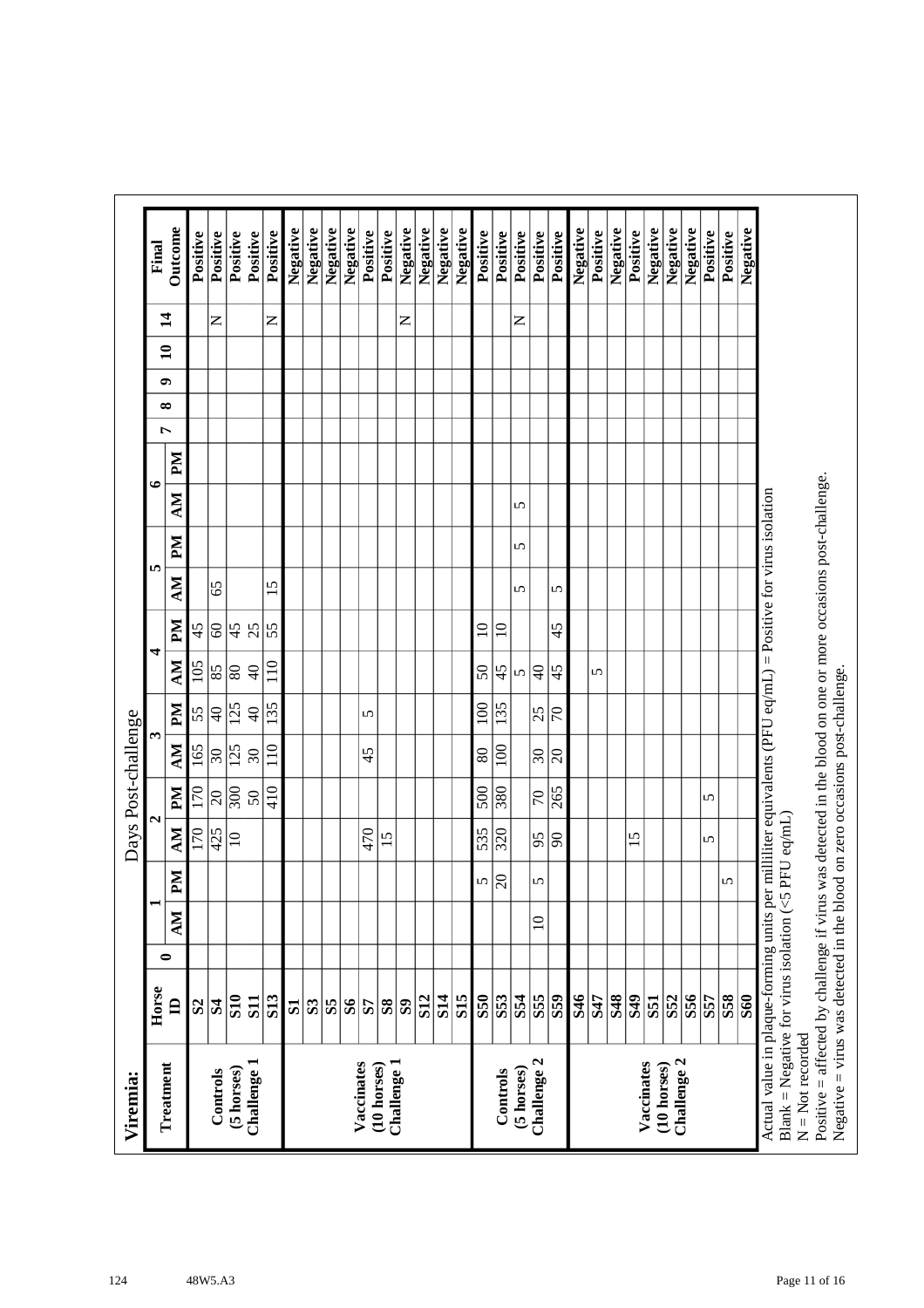| <b>Study Type</b>        | Safety                                                                      |
|--------------------------|-----------------------------------------------------------------------------|
| <b>Pertaining to</b>     | All fractions                                                               |
| <b>Study Purpose</b>     | To demonstrate safety in pregnant mares under field conditions at           |
|                          | two different test sites                                                    |
| <b>Product</b>           | Two intramuscular doses, given 16-28 days apart. 54 pregnant mares          |
| <b>Administration</b>    | were injected with placebo and 325 pregnant mares were vaccinated           |
|                          | with test product.                                                          |
| <b>Study Animals</b>     | Three hundred seventy-nine pregnant mares at two locations were             |
|                          | included in the study. The mares were confirmed to be pregnant by           |
|                          | serum hormonal evaluation on the day of the first vaccination.              |
| <b>Challenge</b>         | Not applicable                                                              |
| <b>Description</b>       |                                                                             |
| <b>Interval observed</b> | $1st$ and $2nd$ trimester: Mares observed immediately after vaccination     |
| after vaccination        | and daily for overall health and for abortion. Resulting foals were         |
|                          | observed daily for 7 days following birth.                                  |
|                          | 3 <sup>rd</sup> trimester: Mares observed immediately after vaccination and |
|                          | daily for overall health and for abortion. Resulting foals were             |
|                          | observed daily for 30 days following birth.                                 |
| <b>Results</b>           | Results shown on next page                                                  |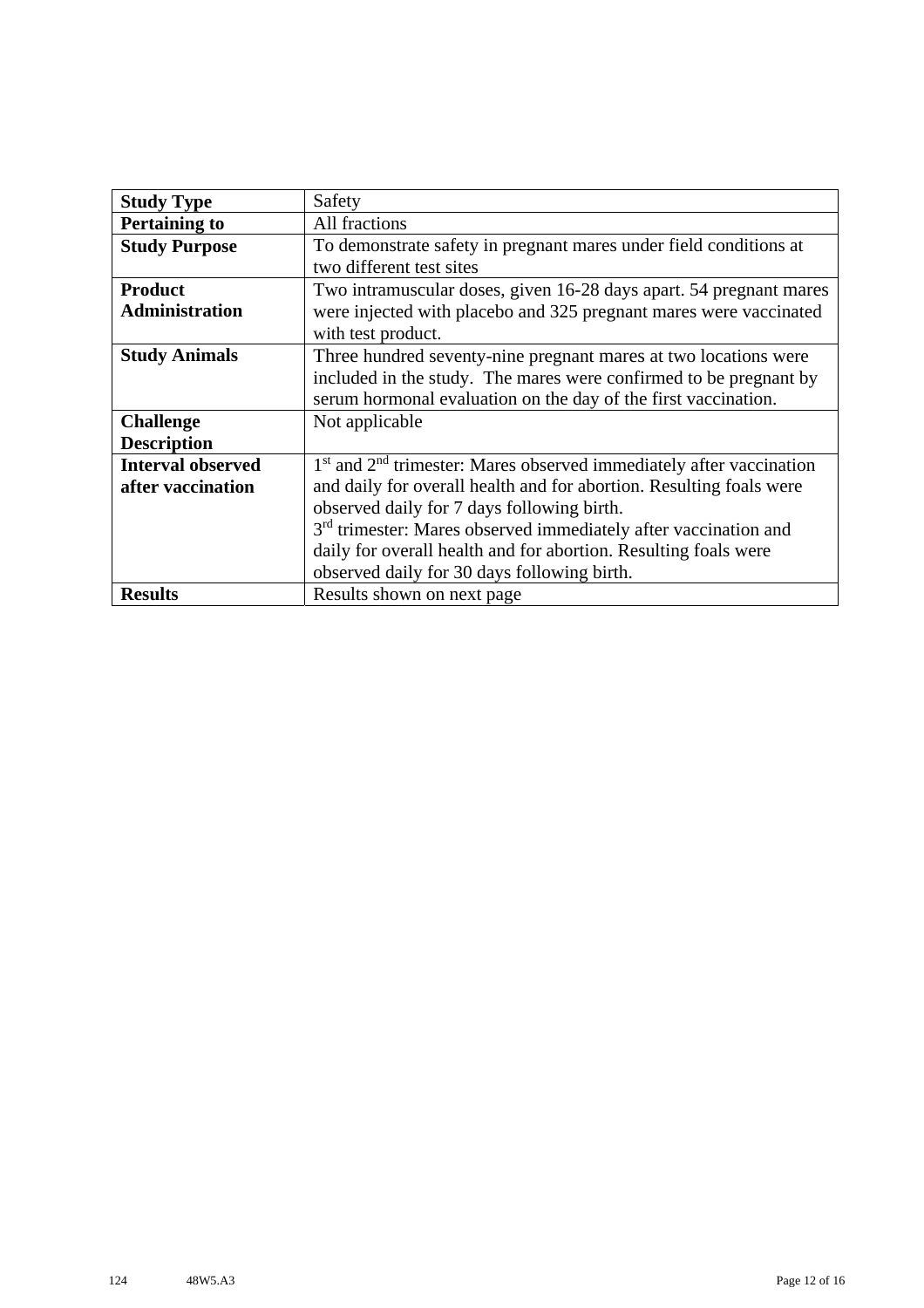| <b>Results</b>            | <b>Study 2013-PM-1009</b>                              |                                                                             |          |                              |                                     |                            |                                                                                     |
|---------------------------|--------------------------------------------------------|-----------------------------------------------------------------------------|----------|------------------------------|-------------------------------------|----------------------------|-------------------------------------------------------------------------------------|
|                           | <b>North Dakota Site:</b>                              |                                                                             |          |                              |                                     |                            |                                                                                     |
|                           | Group                                                  | <b>Vaccinated</b>                                                           |          |                              | <b>Confirmed</b><br><b>Pregnant</b> | Foals                      | <b>Parturition</b><br>Rate                                                          |
|                           | $1st$ trimester/<br>product                            | 143                                                                         |          | 127                          |                                     | 114                        | 90%                                                                                 |
|                           | 1st trimester/<br>placebo                              | 59                                                                          |          | 54                           |                                     | 49                         | 91%                                                                                 |
|                           | $2nd$ trimester/<br>product                            | 6                                                                           |          | 6                            |                                     | 6                          | 100%                                                                                |
|                           | $3rd$ trimester/<br>product                            | 140                                                                         |          | 117                          |                                     | 117                        | 100%                                                                                |
|                           | Total-<br>all animals                                  | 348                                                                         |          | 304                          |                                     | 286                        | 94%                                                                                 |
|                           | Total-                                                 | 289                                                                         |          | 250                          |                                     | 237                        | 95%                                                                                 |
|                           | product only<br>Total-                                 | 59                                                                          |          | 54                           |                                     | 49                         | 91%                                                                                 |
|                           | placebo only                                           |                                                                             |          |                              |                                     |                            |                                                                                     |
|                           | <b>Study 2013-PM-1009</b><br>Misssouri Site:           |                                                                             |          |                              |                                     |                            |                                                                                     |
|                           | Group                                                  | <b>Vaccinated</b>                                                           |          | <b>Confirmed</b><br>Pregnant |                                     | <b>Foals</b>               | <b>Parturition</b><br>Rate                                                          |
|                           | $20113^{rd}$<br>trimester                              | 5                                                                           |          | 5                            |                                     | 5                          | 100%                                                                                |
|                           | $20121$ st<br>trimester                                | $\mathbf{1}$                                                                |          | $\mathbf{1}$                 |                                     | $\mathbf{1}$               | 100%                                                                                |
|                           | 2012 2 <sup>nd</sup><br>trimester                      | $\overline{53}$                                                             |          | 43                           |                                     | 39                         | 91%                                                                                 |
|                           | 2012 3rd                                               | 26                                                                          |          | 26                           |                                     | 25                         | 96%                                                                                 |
|                           | trimester<br>Total-<br>product                         | 85                                                                          |          | 75                           |                                     | 70                         | 93%                                                                                 |
|                           | <b>Study 2014-PM-1009</b><br><b>North Dakota Site:</b> |                                                                             |          |                              |                                     |                            |                                                                                     |
|                           | Group                                                  | <b>Vaccinated</b>                                                           | Pregnant | <b>Confirmed</b>             | Foaled                              | <b>Parturition</b><br>Rate | <b>Foals</b><br><b>Survived to</b><br>End of<br><b>Observation</b><br><b>Period</b> |
|                           | 2 <sub>nd</sub><br>trimester                           | 52                                                                          | 52       |                              | 52                                  | 100%                       | $51*$                                                                               |
|                           | vaccinated<br>3rd<br>trimester<br>vaccinated           | 69                                                                          | 69       |                              | $67**$                              | 97.1%                      | 67                                                                                  |
|                           | cooperator.                                            | ** One mare died due to causes other than vaccination, as affirmed by study |          |                              |                                     |                            | *Lost foal affirmed by study cooperator to be due to causes other than vaccination. |
|                           |                                                        | All other foals were normal and healthy                                     |          |                              |                                     |                            |                                                                                     |
| <b>USDA Approval Date</b> | September 12, 2014                                     |                                                                             |          |                              |                                     |                            |                                                                                     |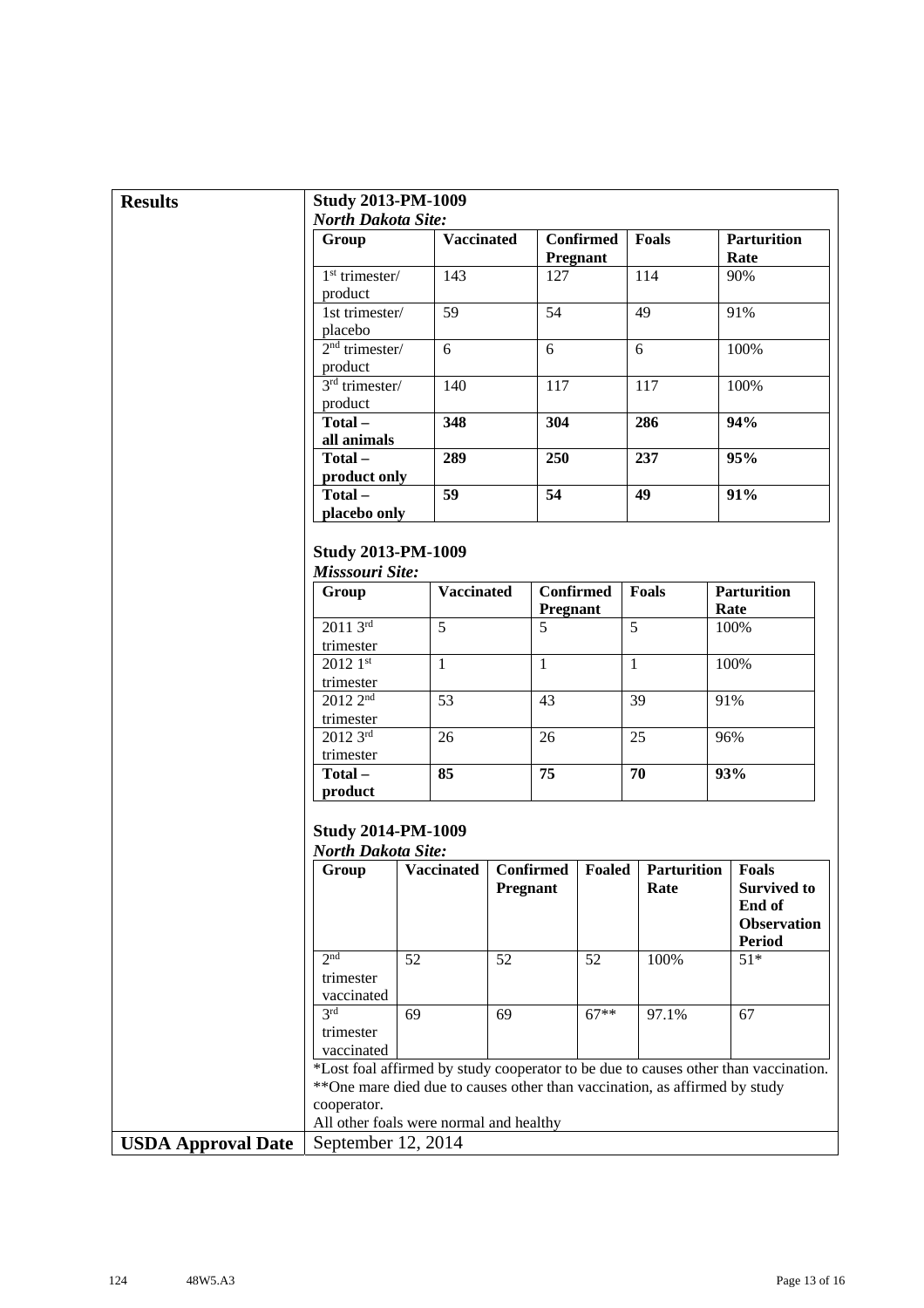| <b>Study Type</b>     | Safety              |                                                               |                                                                                                                                                                                                                                                                                                                                                                                   |                                      |                                                              |                   |                                                        |
|-----------------------|---------------------|---------------------------------------------------------------|-----------------------------------------------------------------------------------------------------------------------------------------------------------------------------------------------------------------------------------------------------------------------------------------------------------------------------------------------------------------------------------|--------------------------------------|--------------------------------------------------------------|-------------------|--------------------------------------------------------|
| <b>Pertaining to</b>  | All fractions       |                                                               |                                                                                                                                                                                                                                                                                                                                                                                   |                                      |                                                              |                   |                                                        |
| <b>Study Purpose</b>  |                     |                                                               | To demonstrate safety under field conditions                                                                                                                                                                                                                                                                                                                                      |                                      |                                                              |                   |                                                        |
| <b>Product</b>        |                     |                                                               | Two doses, administered intramuscularly $3 - 4$ weeks apart                                                                                                                                                                                                                                                                                                                       |                                      |                                                              |                   |                                                        |
| <b>Administration</b> |                     |                                                               |                                                                                                                                                                                                                                                                                                                                                                                   |                                      |                                                              |                   |                                                        |
| <b>Study Animals</b>  |                     |                                                               | 556 horses, including 438 foals between 2 months and approximately 1 year                                                                                                                                                                                                                                                                                                         |                                      |                                                              |                   |                                                        |
|                       | of age              |                                                               |                                                                                                                                                                                                                                                                                                                                                                                   |                                      |                                                              |                   |                                                        |
| <b>Challenge</b>      | Not applicable      |                                                               |                                                                                                                                                                                                                                                                                                                                                                                   |                                      |                                                              |                   |                                                        |
| <b>Description</b>    |                     |                                                               |                                                                                                                                                                                                                                                                                                                                                                                   |                                      |                                                              |                   |                                                        |
| <b>Interval</b>       | Not applicable      |                                                               |                                                                                                                                                                                                                                                                                                                                                                                   |                                      |                                                              |                   |                                                        |
| observed after        |                     |                                                               |                                                                                                                                                                                                                                                                                                                                                                                   |                                      |                                                              |                   |                                                        |
| challenge             |                     |                                                               |                                                                                                                                                                                                                                                                                                                                                                                   |                                      |                                                              |                   |                                                        |
| <b>Results</b>        | second vaccination. |                                                               | Horses were observed at least daily following each vaccination, until<br>resolution of any observed reactions. Observations ended 14 days after the                                                                                                                                                                                                                               |                                      |                                                              |                   |                                                        |
|                       |                     |                                                               | There were no systemic reactions observed at any of the sites. One horse died<br>from causes affirmed by licensee not associated with vaccination.                                                                                                                                                                                                                                |                                      |                                                              |                   |                                                        |
|                       | $0 = No$ reaction   |                                                               | Scoring Method for Injection Site Reactions:<br>$1 =$ Localized swelling at or near the injection site which is not visible;<br>detectable only by palpation. Not painful.<br>$2 =$ Localized visible swelling at or near the injection site. Not painful.<br>$3 =$ Localized visible swelling at or near the injection site. Raised,<br>circumscribed and painful when palpated. |                                      |                                                              |                   |                                                        |
|                       |                     |                                                               | Local injection site reactions are summarized below across the sites:                                                                                                                                                                                                                                                                                                             |                                      | <b>Vaccinates With</b>                                       |                   |                                                        |
|                       | <b>Site</b>         | <b>Total</b><br><b>Number</b><br><b>Of</b><br><b>Vaccinat</b> | <b>Number Of</b><br><b>Vaccinates</b><br><b>Administere</b>                                                                                                                                                                                                                                                                                                                       |                                      | <b>Transient</b><br><b>Injection Site</b><br><b>Swelling</b> |                   | <b>Number Of</b><br><b>Normal</b><br><b>Vaccinates</b> |
|                       |                     | es                                                            | d 2 doses                                                                                                                                                                                                                                                                                                                                                                         | After                                | After                                                        | After             | After                                                  |
|                       |                     |                                                               |                                                                                                                                                                                                                                                                                                                                                                                   | 3                                    | $1st$ dose $2nd$ dose<br>9                                   | $1st$ dose<br>312 | $2nd$ dose<br>305                                      |
|                       | Missouri            | 315                                                           | 314                                                                                                                                                                                                                                                                                                                                                                               | $(1.0\%)$                            | $(2.9\%)$                                                    | $(99.0\%)$        | $(97.1\%)$                                             |
|                       |                     |                                                               |                                                                                                                                                                                                                                                                                                                                                                                   |                                      | $\overline{2}$                                               | 109               | 108                                                    |
|                       | Oklahoma            | 110                                                           | 110                                                                                                                                                                                                                                                                                                                                                                               | $(0.9\%)$                            | $(1.8\%)$                                                    | $(99.1\%)$        | $(98.2\%)$                                             |
|                       | Texas               | 131                                                           | 131                                                                                                                                                                                                                                                                                                                                                                               | $\Omega$<br>$(0\%)$                  | $\boldsymbol{0}$<br>$(0\%)$                                  | 131<br>$(100\%)$  | 131<br>$(100\%)$                                       |
|                       | <b>Total</b>        | 556                                                           | 555                                                                                                                                                                                                                                                                                                                                                                               | $\overline{\mathbf{4}}$<br>$(0.7\%)$ | 11<br>$(2.0\%)$                                              | 552<br>$(99.3\%)$ | 544<br>$(98.0\%)$                                      |
|                       |                     |                                                               | Results from each site are summarized on the following page.                                                                                                                                                                                                                                                                                                                      |                                      |                                                              |                   |                                                        |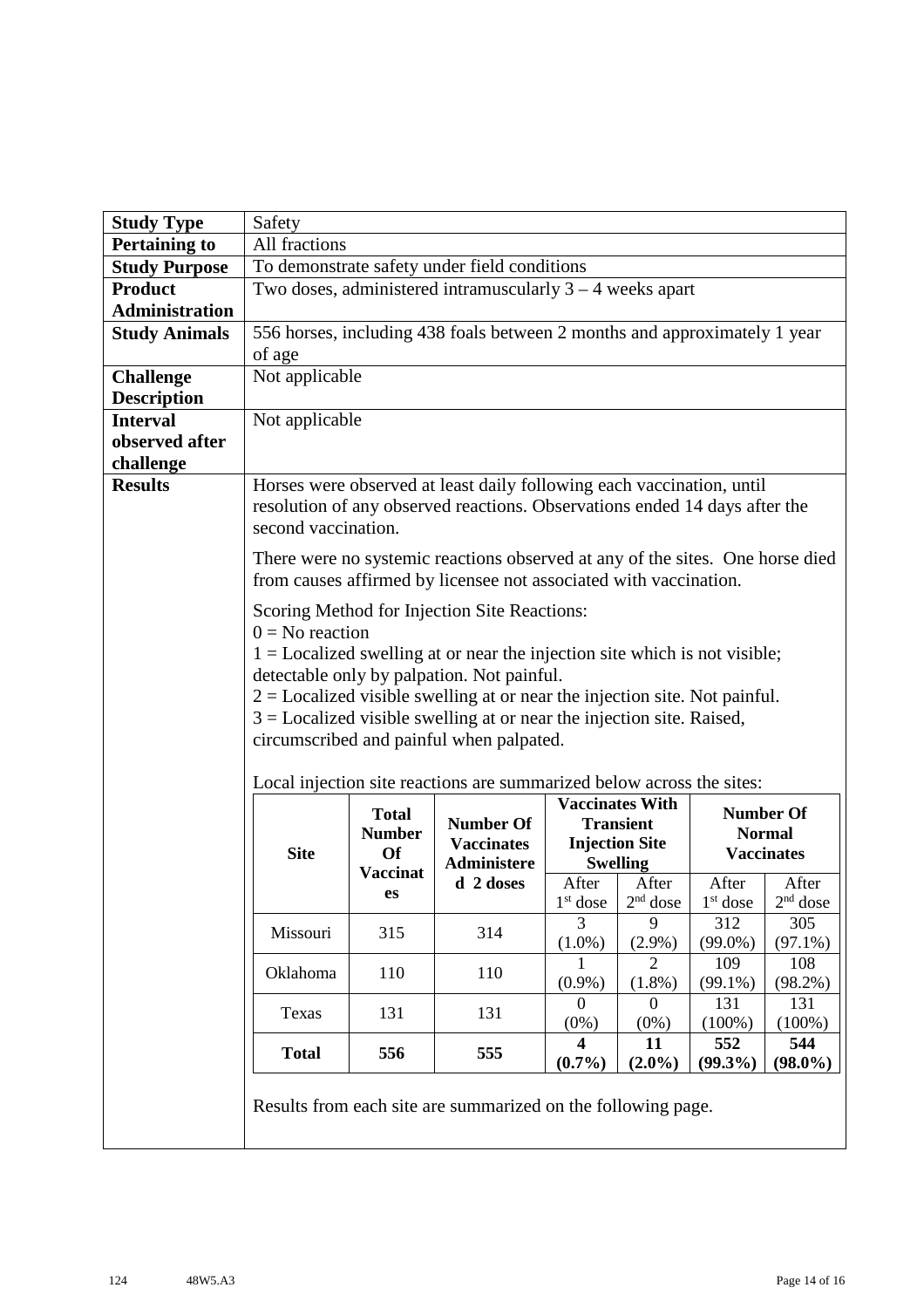| <b>Summary</b> | <b>Number Of</b>  | <b>Number Of</b><br><b>Vaccinates</b> |                     | <b>Vaccinates With</b><br><b>Transient Injection</b><br><b>Site Swelling</b> | <b>Number Of Normal</b><br><b>Vaccinates</b> |                     |  |
|----------------|-------------------|---------------------------------------|---------------------|------------------------------------------------------------------------------|----------------------------------------------|---------------------|--|
| Age            | <b>Vaccinates</b> | <b>Administered</b><br>2 doses        | After<br>$1st$ dose | After<br>$2nd$ dose                                                          | After<br>$1st$ dose                          | After<br>$2nd$ dose |  |
| 2-4 months     | 55                | 55                                    | $\Omega$            |                                                                              | 55                                           | 55                  |  |
| 5-7 months     | 8                 | 8                                     | $\theta$            | $\Omega$                                                                     | 8                                            | 8                   |  |
| 8-11 months    |                   |                                       | $\Omega$            | $\Omega$                                                                     |                                              |                     |  |
| 1 year         | 170               | 170                                   | -1                  | $\overline{2}$                                                               | 169                                          | 168                 |  |
| $\geq$ 2 years | 81                | 80                                    | 2                   | $\tau$                                                                       | 79                                           | 73                  |  |
| <b>Total</b>   | 315               | 314                                   | 3                   | 9                                                                            | 312                                          | 305                 |  |

| Horse No. | Age             | <b>Reaction Description</b>                                                   |   | Injection # Day Score Resolution Day |
|-----------|-----------------|-------------------------------------------------------------------------------|---|--------------------------------------|
| 10        | 11 v            | Swelling on day 3, 5.5 cm x 2.25 cm x 5mm                                     |   |                                      |
| 22        | 8γ              | Swelling on day 3, 12 cm circle, raised 1.5 cm, painful,                      |   |                                      |
| 129       | 1٧              | Swelling on day 3, 2.3 cm circle, raised 4 mm, painful but no heat            |   |                                      |
| 183       | 1 v             | Swelling on day 7, raised lesion 1.5 cm circle, height 0.2 cm                 |   | 14                                   |
| 183       | 1 v             | Swelling on day 1, 3 cm lesion, not raised but palpalble                      |   | 3                                    |
| 222       | 9ν              | Swelling on day 3, 6 cm x 7 cm x 1.2 cm, raised lesion hard and painful       |   |                                      |
| 266       | 10 v            | Swelling localized in several places unsure if related to vaccine             |   |                                      |
| 266       | 10v             | Swelling small palpapable mass $\sim$ 2 cm size, still present day 3 no worse |   |                                      |
| 271       | 13 v            | Swelling 5cm circle, raised 5 mm, solid and painful                           |   |                                      |
| 288       | 8γ              | Swelling < $2$ cm, raised lesion $\sim$ 1 mm deep                             | ٩ |                                      |
| 288       | 8ν              | Swelling $\sim$ 8.5 cm circle raised $\sim$ 1.3 cm, painful, not hot to touch |   |                                      |
| 300       | 10 <sub>V</sub> | Swelling 6 cm circle, solid swelling not painful                              |   |                                      |

## Oklahoma Site:

| <b>Summary</b> | <b>Number Of</b><br><b>Vaccinates</b> | <b>Number Of</b><br><b>Vaccinates</b><br><b>Administered</b> |                     | <b>Vaccinates With</b><br><b>Transient Injection</b><br><b>Site Swelling</b> |                     | <b>Number Of Normal</b><br><b>Vaccinates</b> |
|----------------|---------------------------------------|--------------------------------------------------------------|---------------------|------------------------------------------------------------------------------|---------------------|----------------------------------------------|
| Age            |                                       | 2 doses                                                      | After<br>$1st$ dose | After<br>$2nd$ dose                                                          | After<br>$1st$ dose | After<br>$2nd$ dose                          |
| 4-6 months     | 49                                    | 49                                                           |                     |                                                                              | 48                  | 48                                           |
| 1 year         | 25                                    | 25                                                           |                     |                                                                              | 25                  | 24                                           |
| $\geq$ 2 years | 36                                    | 36                                                           |                     | 0                                                                            | 36                  | 36                                           |
| <b>Total</b>   | 110                                   | 110                                                          |                     |                                                                              | 109                 | 108                                          |

Horse No. Age **Reaction Description** Injection # Day Score Resolution Day Swelling redness painful injection area 6 cm in diameter, reaction subsided in 19-A  $4<sub>m</sub>$ 10 days  $\mathbf 3$  $17$  $\overline{7}$  $\ddot{\text{1}}$  $\mathbf 2$ 33-A  $5m$ Small swelling, 3 cm diameter, subsided in 3 days  $\mathbf 2$  $\mathbf{1}$ 4 Mid-sized swelling, 5 cm diameter, reduced to 2.5 cm in 6 days; small, hard 2 43 1 y Study End  $\mathbf 2$  $\mathbf 2$ cm at 10 days, probable subcutaneous leakage  $\mathbf{1}$